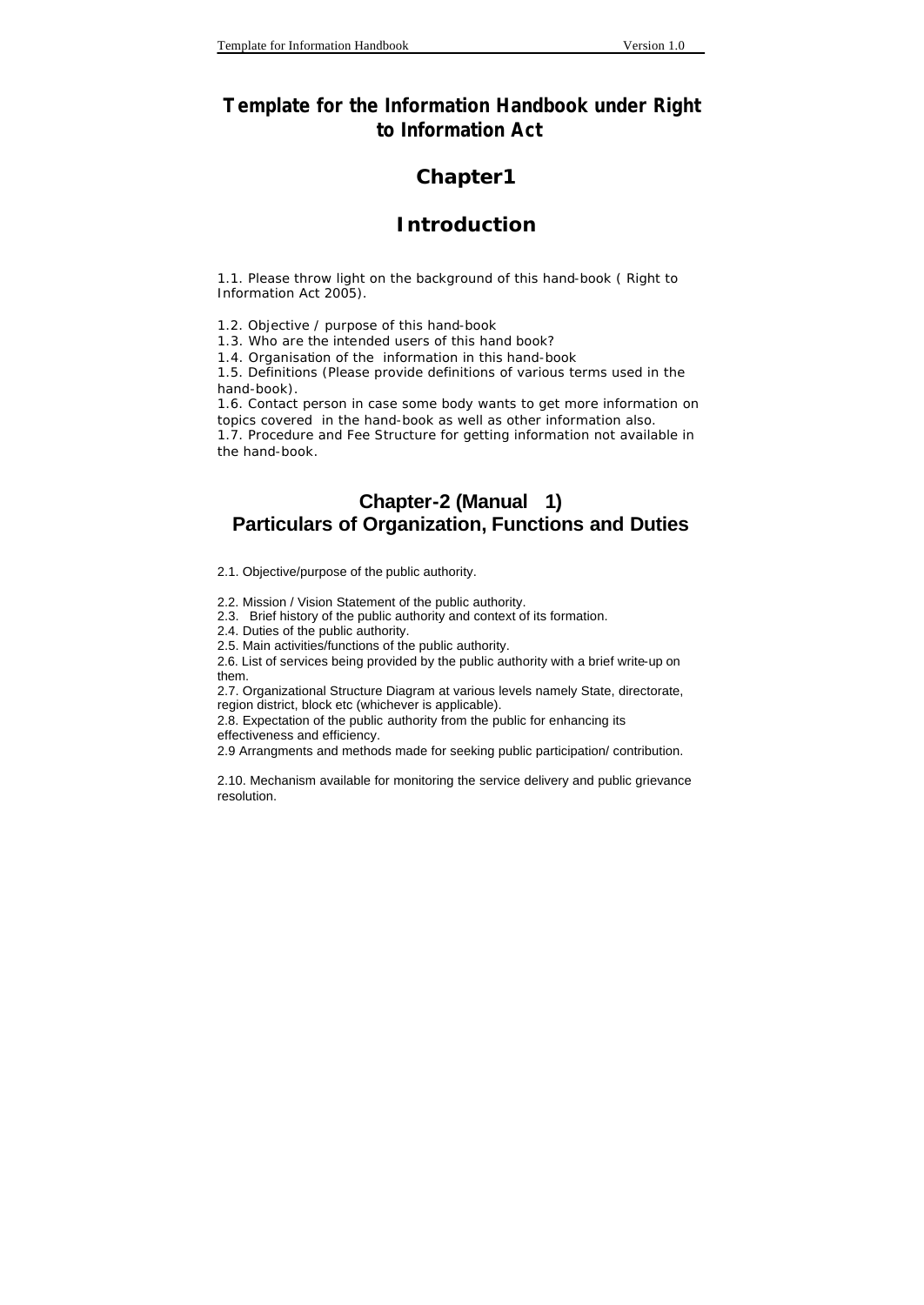2.11. Addresses of the main office and other offices at different levels. (Please categorise the addresses district wise for facilitating the understanding by the user). 2.12 Morning hours of the office:

Closing hours of the office :

## **Chapter 3 (Manual 2) Powers and Duties of Officers and Employees**

3.1 Please provide details of the powers and duties of officers and employess of the organization.

| Designation   |                          |                       |
|---------------|--------------------------|-----------------------|
|               |                          |                       |
| Powers        | Administrative           | 1.                    |
|               |                          | $2.$                  |
|               |                          | 3.                    |
|               |                          | $\bar{\phantom{a}}$   |
|               |                          | $\sim$                |
|               |                          | $\ddot{\phantom{a}}$  |
|               | Financial                | $1\!\!1$              |
|               |                          | $\overline{2}$ .      |
|               |                          | 3.                    |
|               |                          | .,                    |
|               |                          | $\bar{\phantom{a}}$ . |
|               |                          | $\ddot{\phantom{a}}$  |
|               | Others                   | $1.$                  |
|               |                          | $\mathfrak{2}.$       |
|               |                          | 3.                    |
|               |                          | μ,                    |
|               |                          | $\cdot$ .             |
|               |                          | $\sim$                |
| <b>Duties</b> | $1.$                     |                       |
|               | 2.                       |                       |
|               | 3.                       |                       |
|               | $\overline{\phantom{a}}$ |                       |
|               | $\overline{\phantom{a}}$ |                       |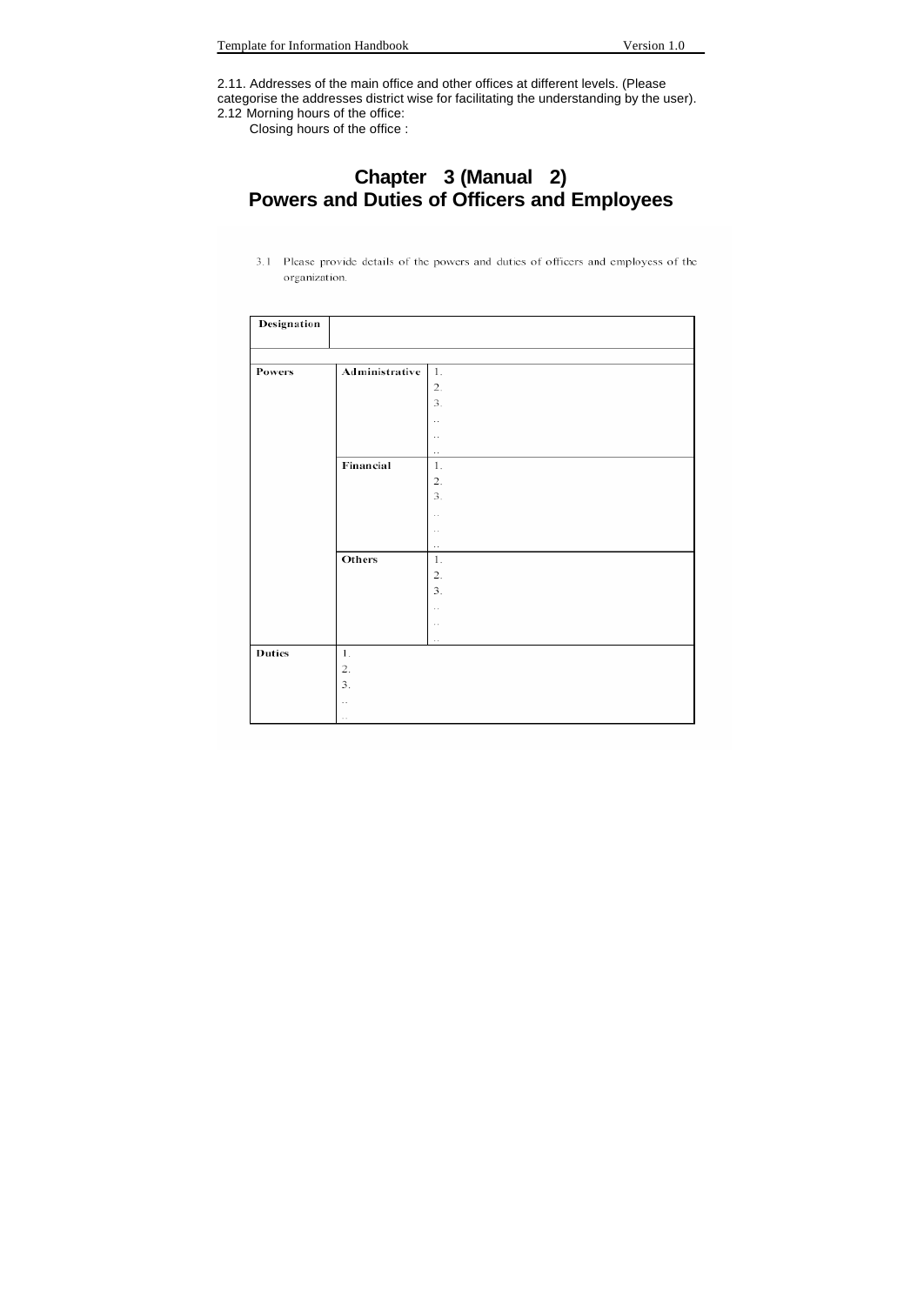# **Chapter - 4 (Manual 3) Rules, Regulations, Instructions, Manual and Records, for Discharging Functions**

4.1. Please provide list of rules, regulations, instructions, manual and records, held by piblic authority or under its control or used by its employees for discharging functions as per the following format. This format has to be filled for each type of document.

| Name / tittle of<br>the document                                                         | Type of the document                                                                                   |
|------------------------------------------------------------------------------------------|--------------------------------------------------------------------------------------------------------|
|                                                                                          | Choose one of the types given below.<br>(Rules, Regulations, Instructions,<br>Manual, Records, Others) |
| <b>Brief Write-up on the Document</b>                                                    |                                                                                                        |
| From where one can get a copy of rules, regulations,<br>instructions, manual and records | Address:                                                                                               |
|                                                                                          | Telephone No:                                                                                          |
|                                                                                          | Fax:                                                                                                   |
|                                                                                          | Email:                                                                                                 |
|                                                                                          | Others:                                                                                                |
| Fee charged by the department for a copy of rules,                                       |                                                                                                        |
| regulations, instructions, manual and records (If any)                                   |                                                                                                        |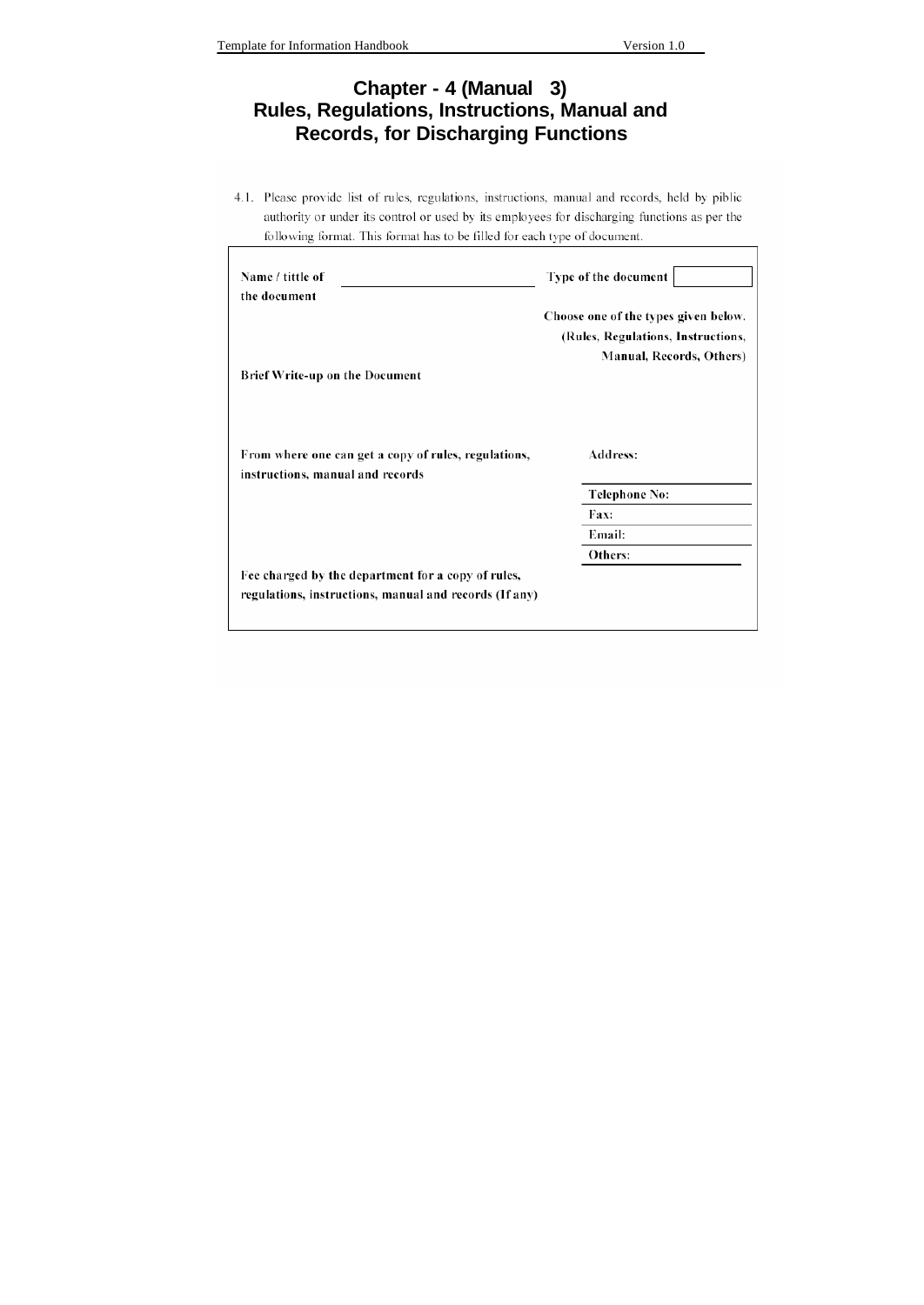## **Chapter 5 (Manual -4) Particulars of any arrangement that exists for consultation with, or representation by, the members of the public in relation to the formulation of its policy or implementation thereof**

#### **Formulation of Policy**

5.1. Whether there is any provision to seek consultation/ participation of public or its representatives for formulation of policies? If there is, please provide details of such policy in following format.

| Sr.No. | <b>Subject / Topic</b> | Is it mandatory to<br>ensure public<br>participation (Yes/<br>No) | <b>Arrangements for</b><br>seeking public<br>participation |
|--------|------------------------|-------------------------------------------------------------------|------------------------------------------------------------|
|        |                        |                                                                   |                                                            |
|        |                        |                                                                   |                                                            |
|        |                        |                                                                   |                                                            |
|        |                        |                                                                   |                                                            |
|        |                        |                                                                   |                                                            |
|        |                        |                                                                   |                                                            |

<sup>&</sup>lt;sup>1</sup> This will help a citizen understand on what basis public participation in formulation and implementation of policy matters is decided upon.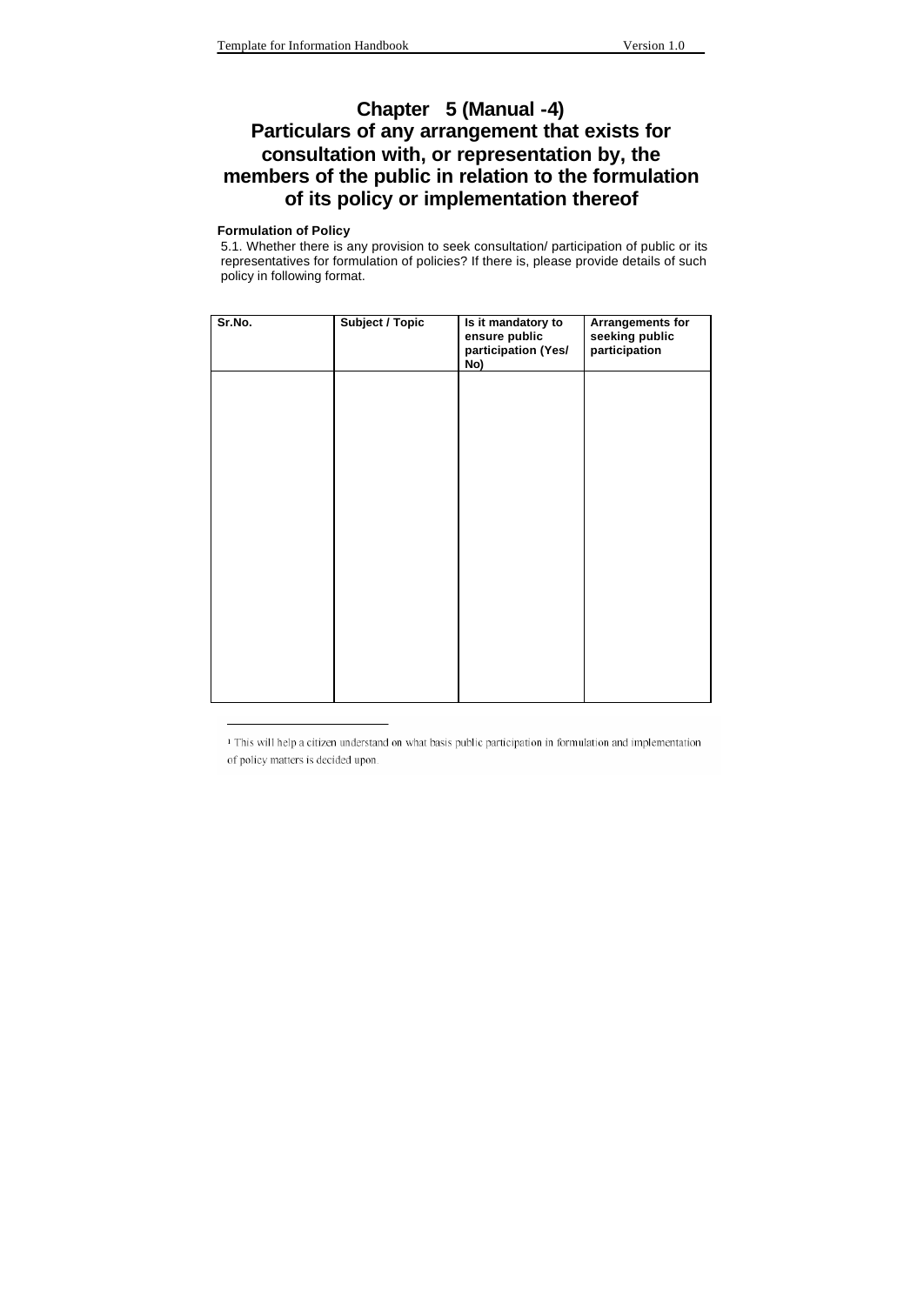#### **Implementation of Policy**

5.2. Whether there is any provision to seek consultation/ participation of public or its representatives for implementation of policies? If there is, please provide details of provisions in following format.

| Sr.No. | Subject / Topic | Is it mandatory to<br>ensure public<br>participation (Yes<br>$\bar{\mathbf{N}}$ o) | <b>Arrangements for</b><br>seeking public<br>participation |
|--------|-----------------|------------------------------------------------------------------------------------|------------------------------------------------------------|
|        |                 |                                                                                    |                                                            |
|        |                 |                                                                                    |                                                            |
|        |                 |                                                                                    |                                                            |
|        |                 |                                                                                    |                                                            |
|        |                 |                                                                                    |                                                            |
|        |                 |                                                                                    |                                                            |
|        |                 |                                                                                    |                                                            |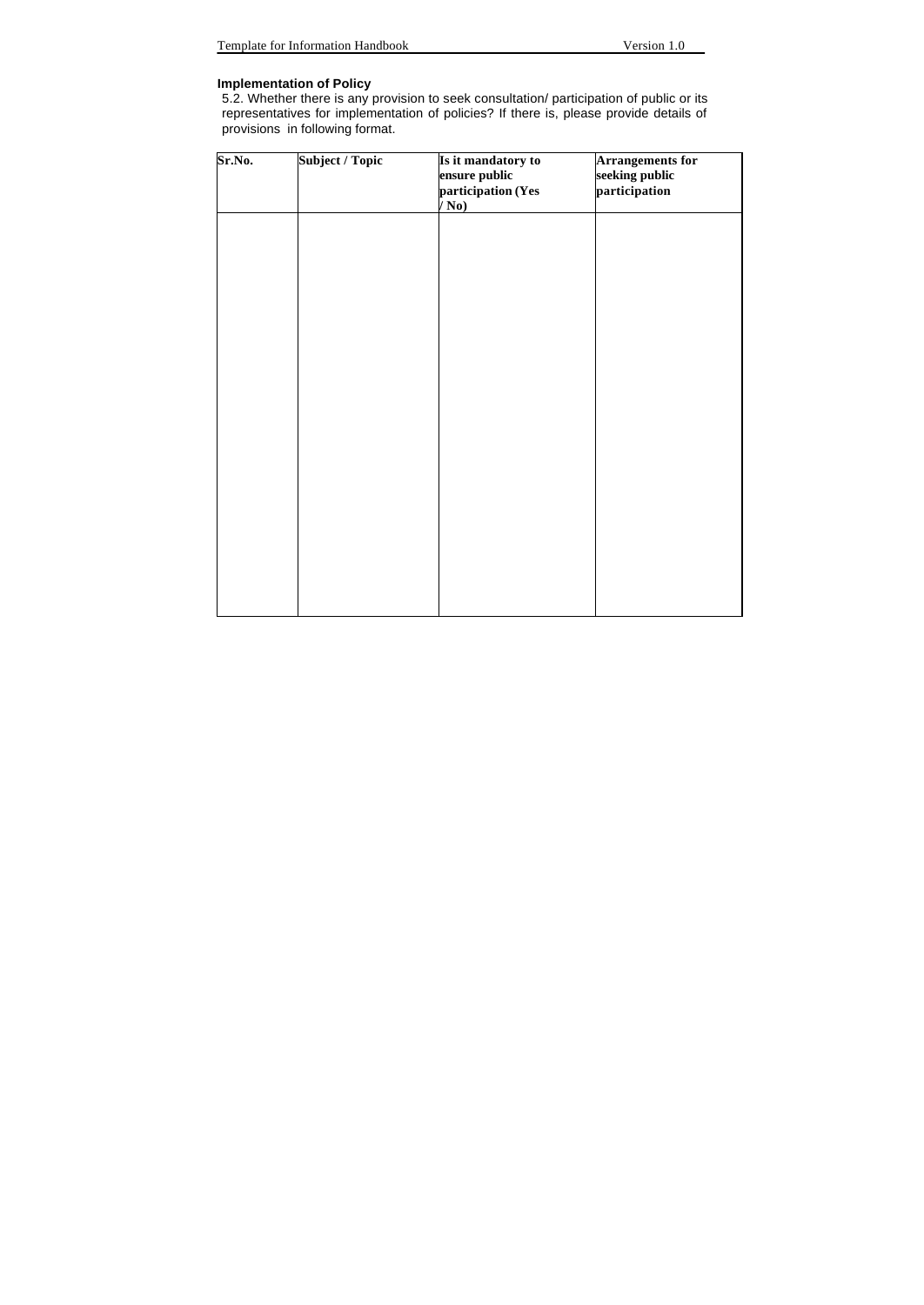## **Chapter 6 (Manual -5) A statement of the categories of documents that are held by it or under its control**

6.1. Use the format given below to give the information about the official documents. Also mention the place where the documents are available for e.g. at secretariat level, directorate level, others (Please mention the level in place of writing Others ).

| the<br>document | Name of the<br>document and<br>its introduction<br>in one line | <b>Procedure to</b><br>obtain the<br>document | Held by /under control<br>of |
|-----------------|----------------------------------------------------------------|-----------------------------------------------|------------------------------|
|                 |                                                                |                                               |                              |
|                 |                                                                |                                               |                              |
|                 |                                                                |                                               |                              |
|                 |                                                                |                                               |                              |
|                 |                                                                |                                               |                              |
|                 |                                                                |                                               |                              |
|                 | Category of                                                    |                                               |                              |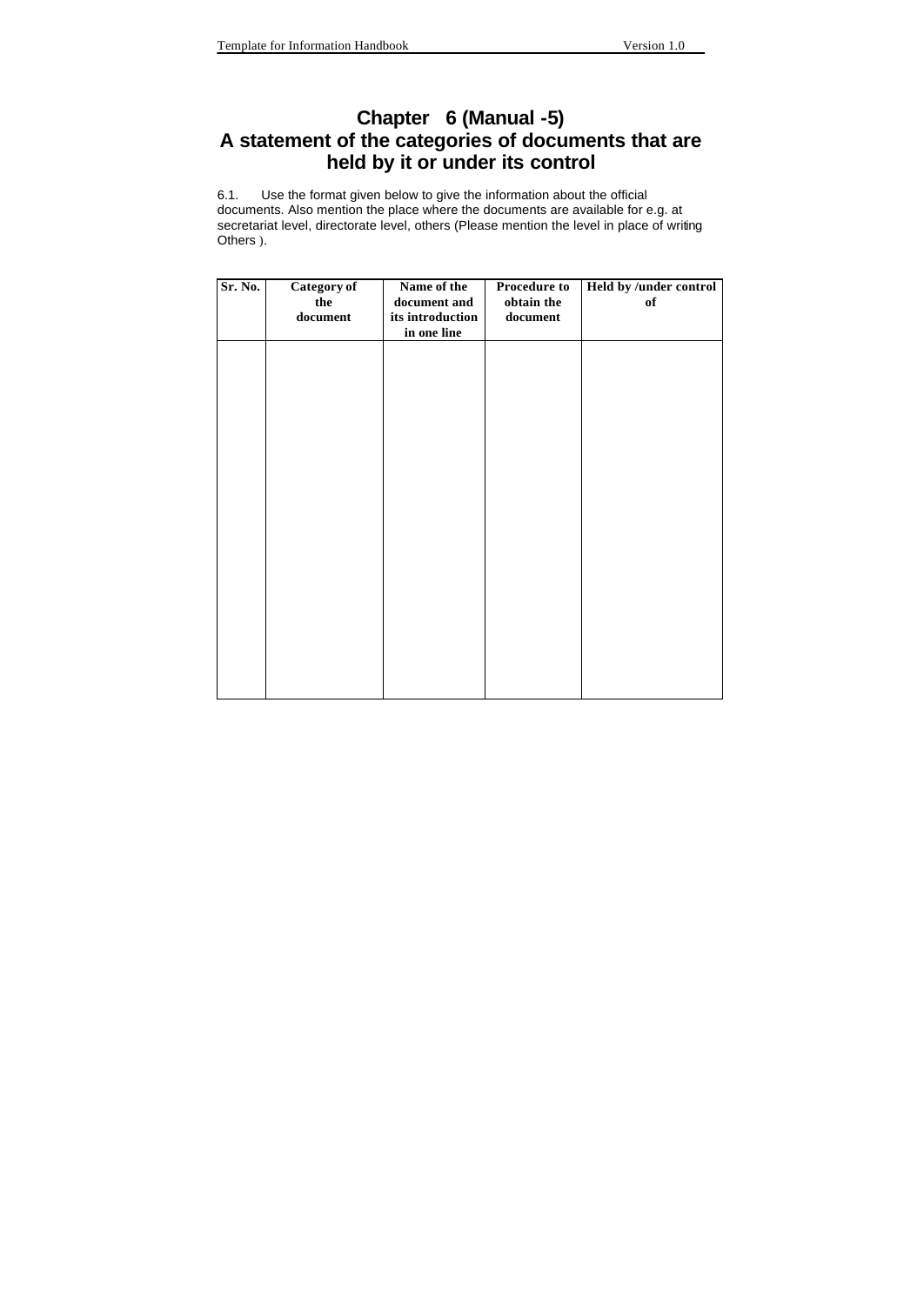## **Chapter 7 (Manual 6) A statement of boards, council, committees and other bodies constituted as its part**

7.1. Please provide information on Boards, Councils, Committees and Other Bodies related to the public authority in the following format :

- Name and address of the Affiliated Body
- Type of Affiliated Body (Board, Council, Committees, Other Bodies )
- Brief Introduction of the Affiliated Body (Establishment Year, Objective / Main Activities)
- Role of the Affiliated Body (Advisory / Managing / Executive / Others)
- Structure and Member Composition
- Head of the Body
- Address of main office and its Branches
- Frequency of Meetings
- Can public participate in the meetings ?
- Are minutes of the meetings prepared ?
- Are minutes of the meetings available to the public ? If yes please provide information about the procedure to obtain them.

## **Chapter 8 (Manual 7) The names, designations and other particulars of the Public Information Officers**

8.1. Please provide contact information about the Public Information Officers, Assistant Public Information Officers and Departmetnal Apellate Authority of the Public authority in the following format

**Name of the Public Authority :** 

**Assistant Public Information Officers :** 

| <b>Sr.No.I</b> | Name | Designation S.T.D. Code | Ph. No. |             |  | <b>Fax Email Address</b> |
|----------------|------|-------------------------|---------|-------------|--|--------------------------|
|                |      |                         | Office  | <b>Home</b> |  |                          |
|                |      |                         |         |             |  |                          |
|                |      |                         |         |             |  |                          |
|                |      |                         |         |             |  |                          |
|                |      |                         |         |             |  |                          |
|                |      |                         |         |             |  |                          |

**Public Information Officers:**

| <b>Sr.No.</b> | Name | Designation S.T.D. Code | Ph. No. |  | <b>Fax Email Address</b> |
|---------------|------|-------------------------|---------|--|--------------------------|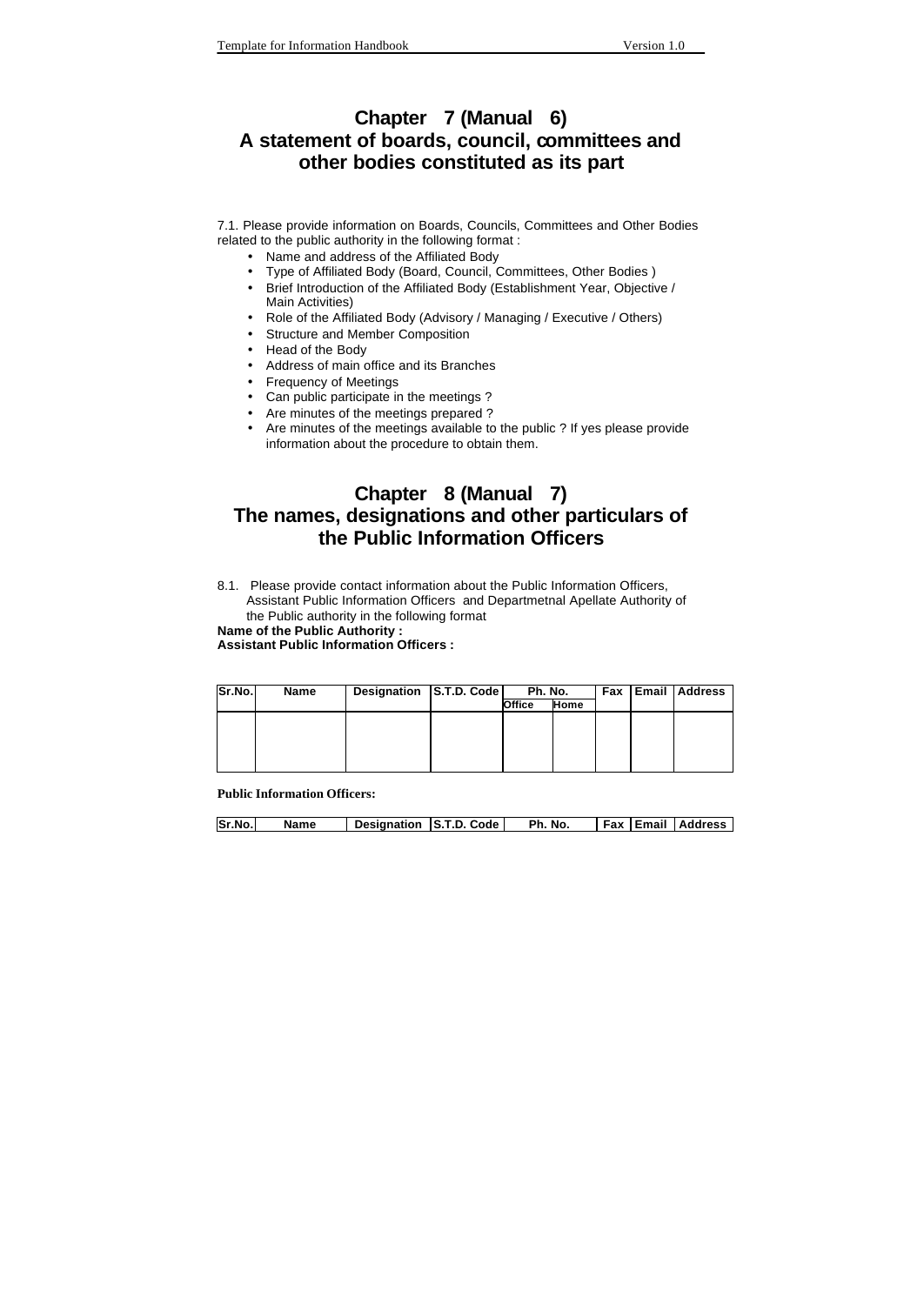|  |  | Office | Home |  |  |
|--|--|--------|------|--|--|
|  |  |        |      |  |  |
|  |  |        |      |  |  |
|  |  |        |      |  |  |
|  |  |        |      |  |  |
|  |  |        |      |  |  |

**Department Apellate Authority:**

| Sr.No. | Name | Designation S.T.D. Code |        | Ph. No.     |  | Fax Email Address |
|--------|------|-------------------------|--------|-------------|--|-------------------|
|        |      |                         | Office | <b>Home</b> |  |                   |
|        |      |                         |        |             |  |                   |
|        |      |                         |        |             |  |                   |
|        |      |                         |        |             |  |                   |
|        |      |                         |        |             |  |                   |
|        |      |                         |        |             |  |                   |

## **Chapter 9 (Manual 8) Procedure followed in Decision Making Process**

9.1 What is the procedure followed to take a decision for various matters ? ( A reference to Secretariat Manual and Rule of Business Manual, and other rules/ regulations etc can be made)

9.2 What are the documented procedures / laid down procedures/ Defined Criteria /Rules to arrive at a particular decision for important matters? What are different levels through which a decision process moves?

9.3 What are the arrangements to communicate the descision to the public?

9.4 Who are the officers at various levels whose opinions are sought for the process of decision making?

9.5 Who is the final authority that wets the decision ?

9.6 Please provide information separately in the following format for the important matters on which the decision is taken by the public authority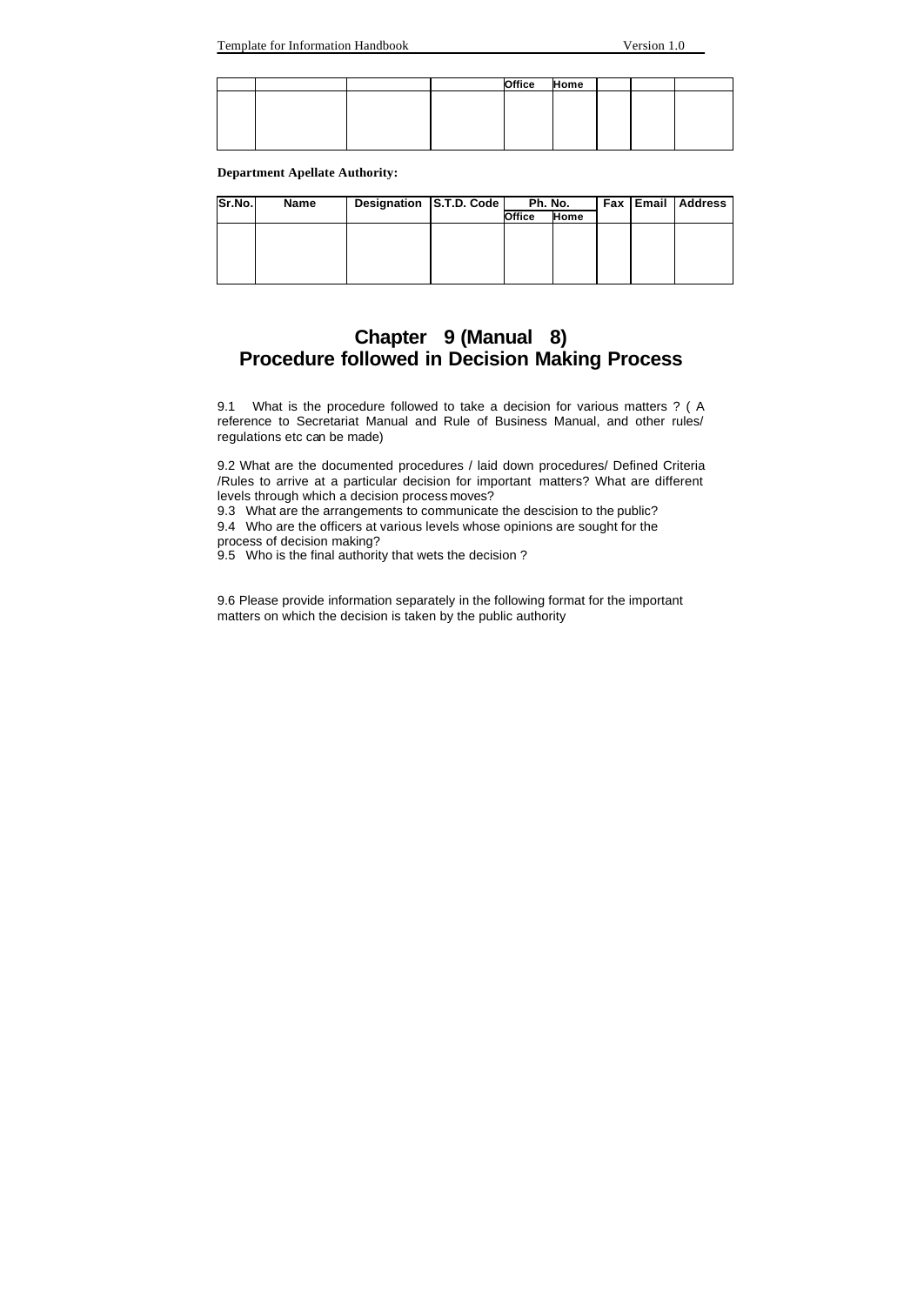| Sl. No.                                     |  |
|---------------------------------------------|--|
| Subject on which the decision is to be      |  |
| taken                                       |  |
| Guideline /Direction, if any                |  |
| <b>Process of Execution</b>                 |  |
| Designation of the officers involved in     |  |
| decision making                             |  |
| Contact information of above mentioned      |  |
| officers                                    |  |
| If not satisfied by the decision, where and |  |
| how to appeal.                              |  |

# **Chapter 10 (Manual -9) Directory of Officers and Employee**

10.1 Please provide information district wise in following format

| Sr.No. | <b>Name</b> | Designation | S.T.D. | Ph.No       | Fax I | Email | <b>Address</b> |
|--------|-------------|-------------|--------|-------------|-------|-------|----------------|
|        |             |             | Code   | Office Home |       |       |                |
|        |             |             |        |             |       |       |                |
|        |             |             |        |             |       |       |                |
|        |             |             |        |             |       |       |                |
|        |             |             |        |             |       |       |                |

# **Chapter -11 (Manual 10) The Monthly Remuneration Received By Each of its Officers and Employees, Including the System of Compensation as Provided in Regulations**

11.1. Please provide information in following format

| Sr.No. Name | <b>Designation Monthly</b> | remuneration | Compensation / The procedure to<br>Compensatory<br>allowance | deter mine the<br>remuneration as<br>qiven<br>in the regulation |
|-------------|----------------------------|--------------|--------------------------------------------------------------|-----------------------------------------------------------------|
|             |                            |              |                                                              |                                                                 |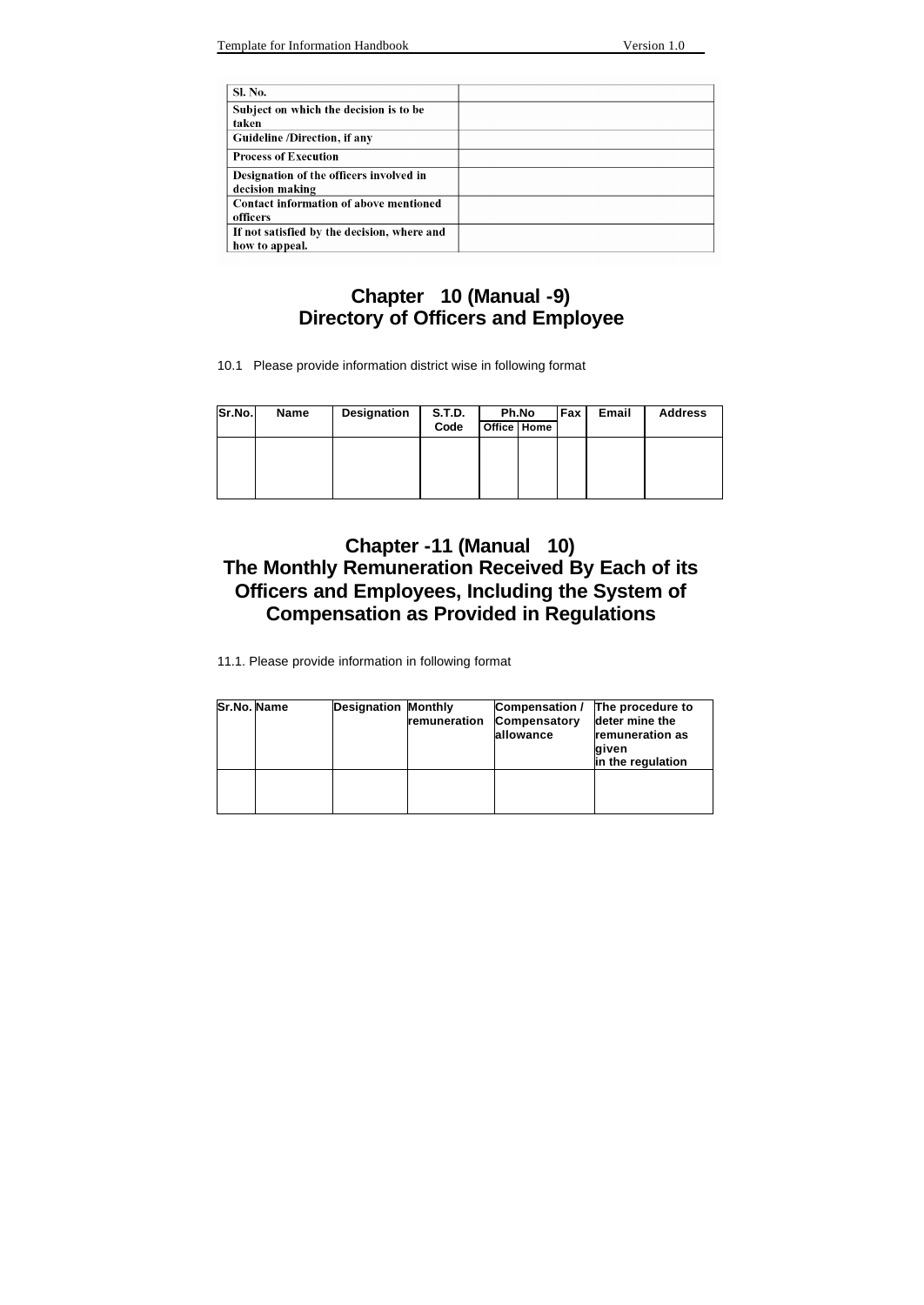## **Chapter -12 (Manual 11) The Budget Allocated to each Agency (Particulars of all plans, proposed expenditures and reports on disbursement made)**

**For Public Authorities responsible for developmental, construction, technical works** 

12.1. Please provide information about the details of the budget for diferent activities under different schemes in the given format **Year 2004-2005-:** 

| Sr. | Name   | Activity | Starting | Planned  | Amount   | Amount   | Amount    | Actual | Responsibl    |
|-----|--------|----------|----------|----------|----------|----------|-----------|--------|---------------|
| No. | of the |          | date of  | end      | Proposed | Sanctio- | released/ | expen- | e officer for |
|     | scheme |          | the      | date of  |          | ned      | disburse- | diture | the           |
|     | /Head  |          | activity | the      |          |          | d (no. of | for    | quaity and    |
|     |        |          |          | activity |          |          | installme | the    | the           |
|     |        |          |          |          |          |          | nts)      | last   | complete      |
|     |        |          |          |          |          |          |           | year   | execution     |
|     |        |          |          |          |          |          |           |        | of            |
|     |        |          |          |          |          |          |           |        | the work      |
|     |        |          |          |          |          |          |           |        |               |
|     |        |          |          |          |          |          |           |        |               |
|     |        |          |          |          |          |          |           |        |               |
|     |        |          |          |          |          |          |           |        |               |
|     |        |          |          |          |          |          |           |        |               |
|     |        |          |          |          |          |          |           |        |               |
|     |        |          |          |          |          |          |           |        |               |
|     |        |          |          |          |          |          |           |        |               |
|     |        |          |          |          |          |          |           |        |               |
|     |        |          |          |          |          |          |           |        |               |
|     |        |          |          |          |          |          |           |        |               |
|     |        |          |          |          |          |          |           |        |               |
|     |        |          |          |          |          |          |           |        |               |
|     |        |          |          |          |          |          |           |        |               |

For other Public Authorities

| Sr. | Head | Proposed      | Sanctioned | Amount                 | कल व्यय |
|-----|------|---------------|------------|------------------------|---------|
| No. |      | <b>Budget</b> | Budget     | released/disbursed(no. |         |
|     |      |               |            | of installments)       |         |
|     |      |               |            |                        |         |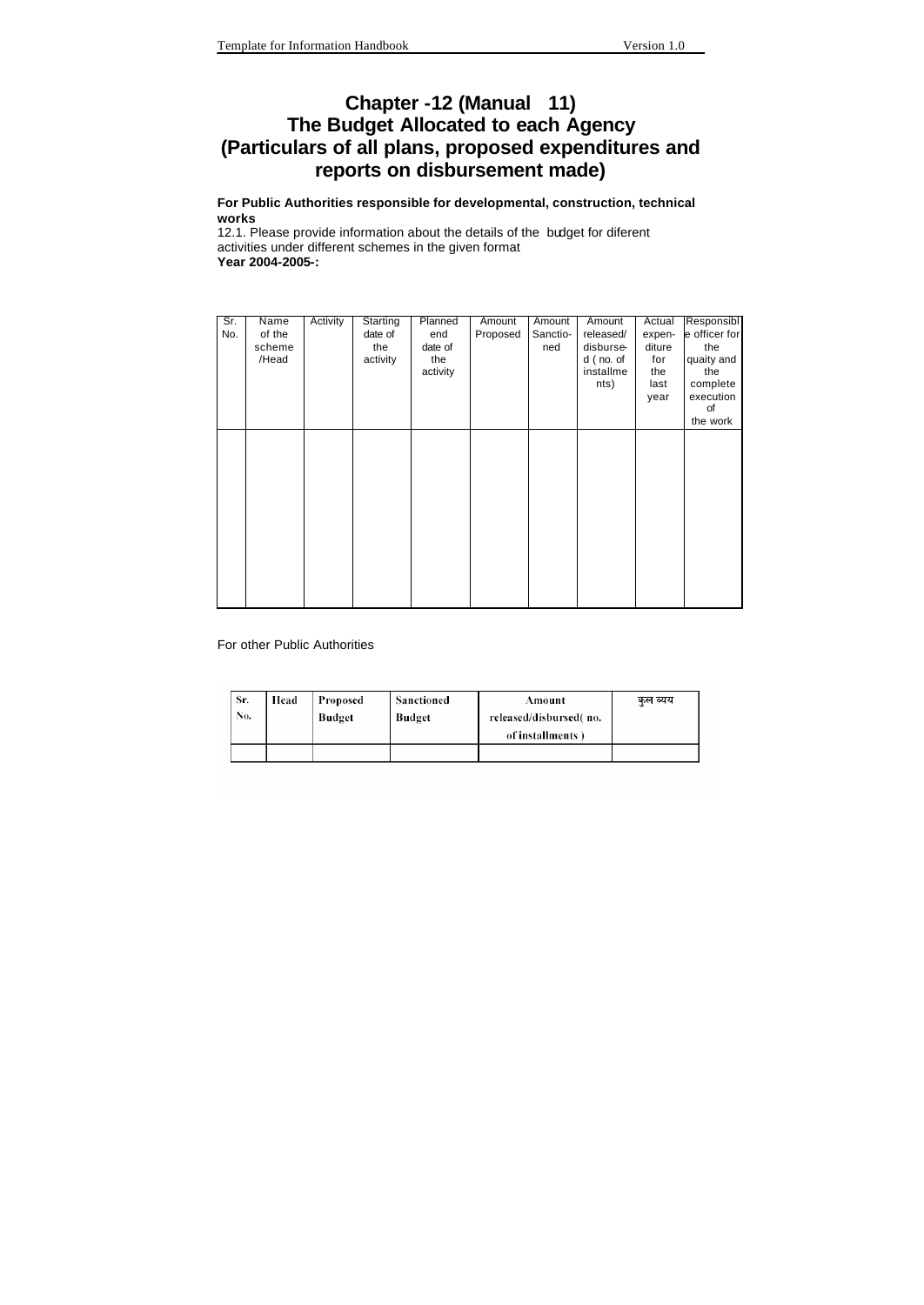### **Chapter - 13 The Manner of Execution of Subsidy Programmes**

13.1. Please provide the information as per the following format:

- Name of Programme/scheme
- Duration of the programme /scheme
- Objective of the programme
- Physical and financial targets of the programme (for the last year)
- Elligibility of Beneficiary
- Pre-requisites for the benefit
- Procedure to avail the benefits of the programme
- Criteria for deciding eligibility
- Detail of the benefits given in the programme (also mention the amount of subsidy or other help given)
- Procedure for the distribution of the subsidy
- Where to apply or whom to contact in the office for applying
- Application Fee ( where applicable)
- Other Fees (where applicable)
- Application format (where applicable. If the application is made on plain paper please mention it along with what the applicant should mention in the application )
- List of attachments ( certificates/ documents)]
- Format of Attachments
- Where to contact in case of process related complaints
- Details of the available fund (At various levels like District Level, Block Level etc)
- List of beneficiaries in the format given below

| Serial  | Benefi- | Amount of Parent/ Criteria |        |           | <b>Address</b> |          |     |                      |
|---------|---------|----------------------------|--------|-----------|----------------|----------|-----|----------------------|
| Numbe   | ciarv   | subsidy                    | Guardi | of        | District       | $ $ City |     | Town/Vill  House No. |
| r/ Code | Name    |                            | ans    | selection |                |          | age |                      |
|         |         |                            |        |           |                |          |     |                      |

## **Chapter -14 (Manual -13) Particulars of Recipients of Concessions, permits or authorization granted by it**

- 14.1. Please provide the information as per the following format:
	- Name of Progarmme
	- Type (Concession/ Permits/ Authorization)
	- Objective
	- Targets set (For the last year)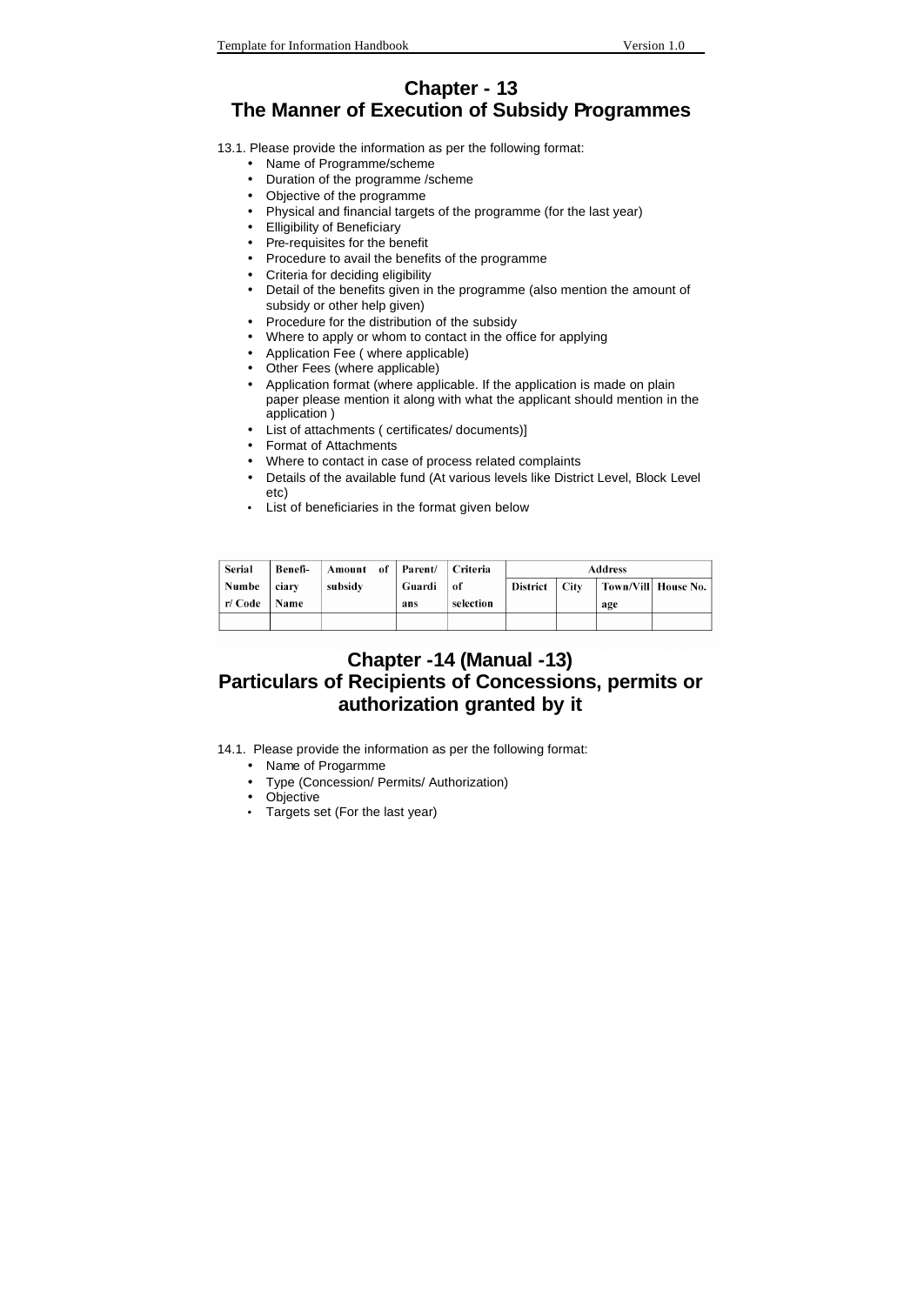- Eligibility
- Criteria for the eligibility
- Pre-requisites
- Procedure to avail the benefits
- Time limit for the concession/ Permits/ Authorizations
- Application Fee ( where applicable)
- Application format (where applicable)
- List of attachments ( certificates/ documents)]
- Format of Attachments
- List of beneficiaries in the format given below

| Serial  | Beneficiary | $\vert$ Validity | Parent/                  | Address |  |     |                      |
|---------|-------------|------------------|--------------------------|---------|--|-----|----------------------|
| Number/ | Name        | Period           | Guardi   District   City |         |  |     | Town/Vill  House No. |
| Code    |             |                  | ans                      |         |  | age |                      |
|         |             |                  |                          |         |  |     |                      |

Also provide the following information for Concession

- Detail of the benefit given
- Distribution of benefits

### **Chapter 15 (Manual - 14) Norms set by it for the discharge of its functions**

15.1 Please provide the details of the Norms/ Standards set by the department for various activities/ programmes.

### **Chapter -16 (Maanual -15) Information available in an electronic form**

16.1 Please provide the details of the information related to the various schemes which are available in the electronic format.

## **Chapter -17 (Manual -16) Particulars of the facilities available to citizens for obtaining information**

17.1. Means, methods or facilitation available to the public which are adopted by the department for dissemination of information. Like

• Office Library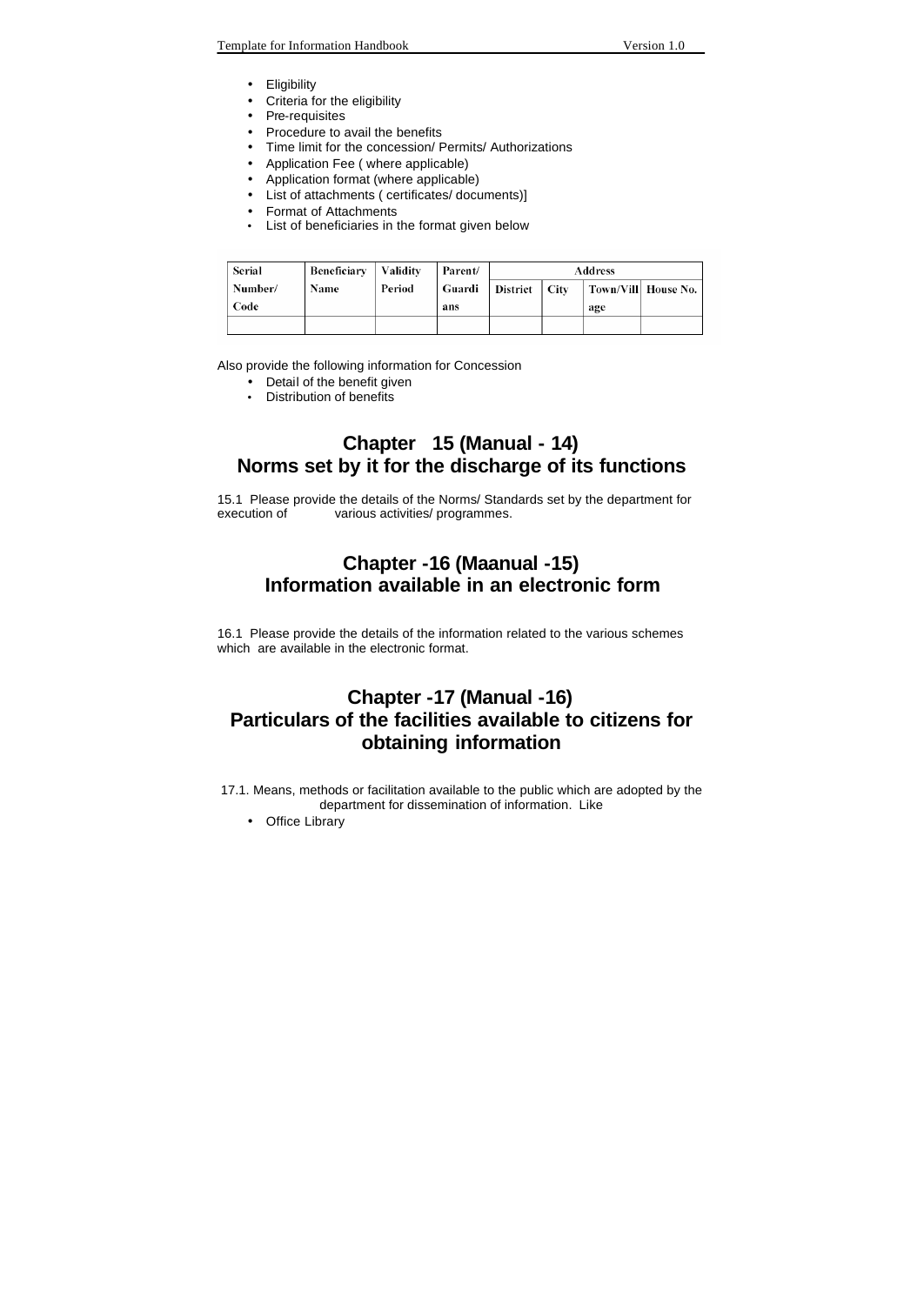- Drama and Shows
- Through News paper
- Exhibition
- Notice Board
- Inspection of Records in the Office
- System of issuing of copies of documents
- Printed Manual Available
- Website of the Public Authority
- Others means of advertising

### **Chapter -18 (Manual -17) Other Useful Information**

#### 18.1 **Frequently Asked Questions and their Answers by Public**

- 18.2 **Related to seeking Information** 
	- Application form (a copy of filled application form for reference)
	- Fee
	- How to write a precise information request Few Tips
	- Right of the Citizen in case of denial of information and procedure to appeal

#### 18.3 **With relation to training imparted to public by Public Authority**

- Name of training programme with brief description
- Time period for Training Programme/ Scheme
- Objective of training
- Physical and Financial Targets (Last Year)
- Elligibility for training
- Prequistite for training (If any)
- Financial and other form of help (If any)
- Description of help (Mention the amount of Financial help, if any)
- Procedure of giving help
- Contact Information for applying
- Application Fee (Wherever applicable)
- Other Fees (Wherever applicable)
- Application Form (In case the application is made on plain paper, please mention the details which the applicant has to provide)
- List of enclosures / documents
- Format of enclosures / documents
- Procedure of application
- Selection Procedure
- Time table of training programme (In case available)
- Process to inform the trainee about the training schedule
- Arrangement made by the Public Authority for creating public awarness about the training programmes.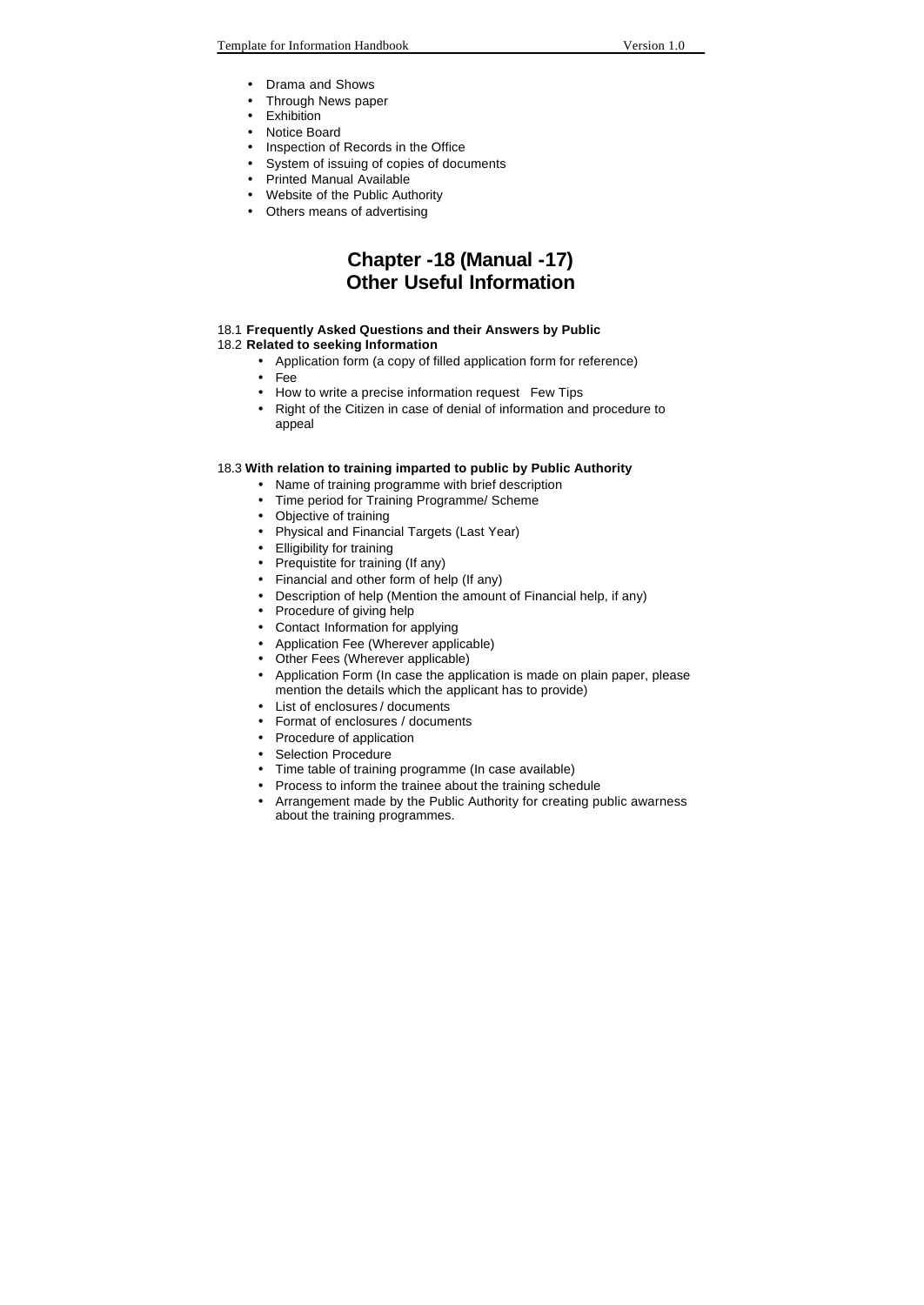• List of Beneficiary of the training programme at various levels like district level, block level etc.

#### 18.4 **With relation to training imparted to public by Public Authority**

- Name of training programme with brief description
- Time period for Training Programme/ Scheme
- Objective of training
- Physical and Financial Targets (Last Year)
- Elligibility for training
- Prequistite for training (If any)
- Financial and other form of help (If any)
- Description of help (Mention the amount of Financial help, if any)
- Procedure of giving help
- Contact Information for applying
- Application Fee (Wherever applicable)
- Other Fees (Wherever applicable)
- Application Form (In case the application is made on plain paper, please mention the details which the applicant has to provide)
- List of enclosures / documents
- Format of enclosures / documents
- Procedure of application
- Selection Procedure
- Time table of training programme (In case available)
- Process to inform the trainee about the training schedule
- Arrangement made by the Public Authority for creating public awarness about the training programmes.
- List of Beneficiary of the training programme at various levels like district level, block level etc.
- Validity period of certificate (If applicable)
- Process of renewal (If any)

#### 18.5 **With relation to registration process**

- Objective
- Elligibility for registration
- Pre-requisites (If any)
- Contact Information for applying
- Application Fee (Wherever applicable)
- Other Fees (Wherever applicable)
- Application Form (In case the application is made on plain paper, please mention the details which the applicant has to provide)
- List of enclosures / documents
- Format of enclosures / documents
- Procedure of application
- Process followed in the Public Authority after the receipt of application